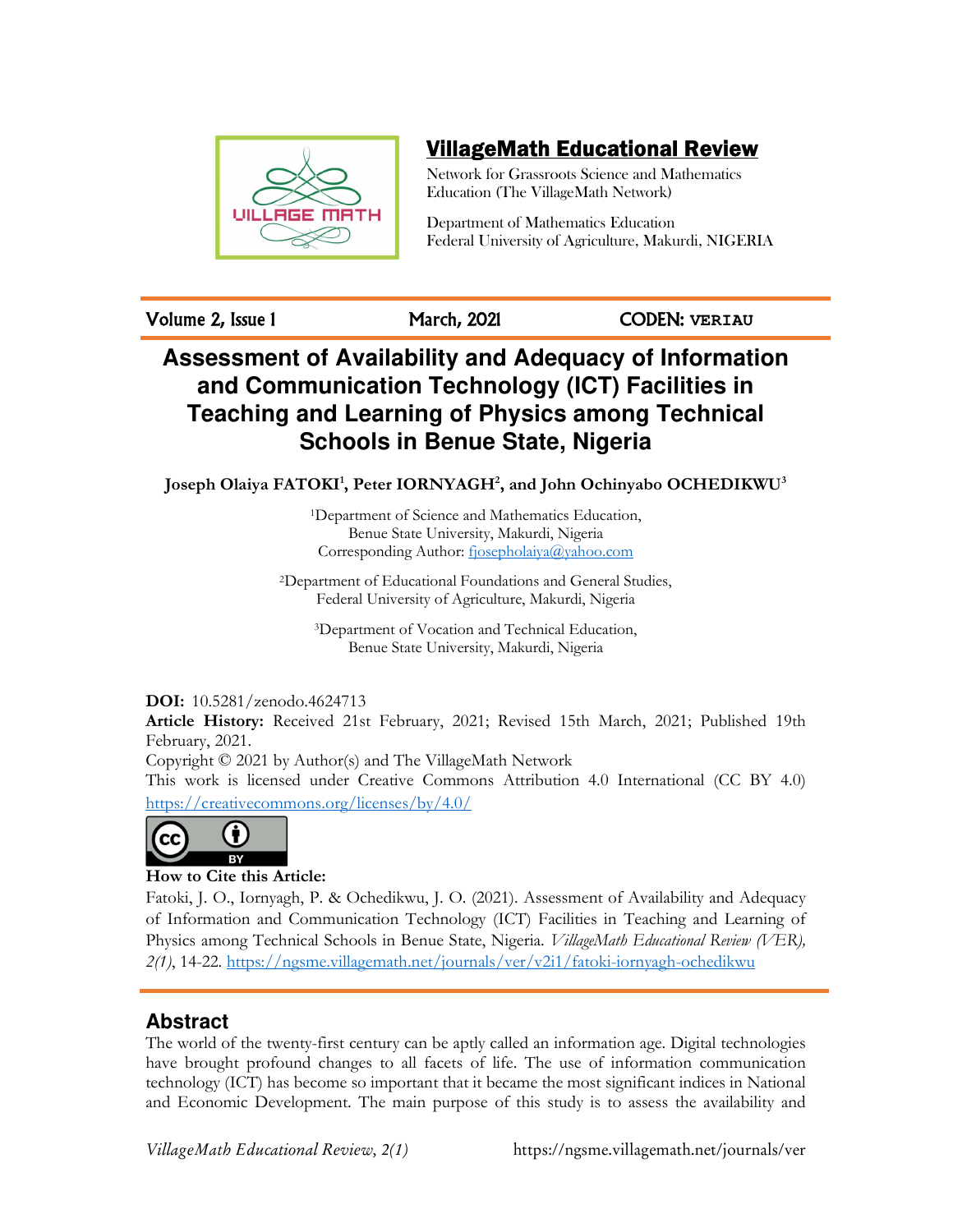adequacy of ICT facilities in teaching and learning of Physics among Technical Schools in Benue state, Nigeria. The study adopted survey research design. The population of the study consisted of all the Physics teachers and 9684 Part two (II) students. The instrument for data collection was ICT Availability and Adequacy Checklist. The instrument was validated by experts. The data obtained were analyzed using descriptive statistics of mean and standard deviation to answer the research questions asked. The study revealed that ICT facilities are available for teaching/learning of Physics among Technical Schools in the study area. The study also revealed that the available ICT facilities were not adequate for teaching and learning of Physics in Benue State. Recommendations were also made from the findings of the study.

**Keywords:** ICT Facilities, Physics, Technical Schools, Benue State

#### **Introduction**

The world of the twenty-first century can be aptly called an information age. Digital technologies have brought profound changes to all facets of life. In many countries today, the use of information communication technology has become so important that it became the most significant indices in National and Economic Development (UNESCO, 2002). Therefore, Nigeria's quest for rapid National and Economic Development cannot be achieved without available and adequate Information and Communication Technology (ICT) facilities for effective teaching and learning at all levels of educational system. The place of ICT in teaching Physics in schools cannot be overemphasized considering its promises in effective teaching and learning.

It is worthy of note that most teachers perceive ICT as very useful and makes teaching and learning easier (Hennesy, Harrison & Wamakote, 2010). This need for ICT is emphasized from the findings of (Tella, Toyobo, Adika & Adeyinka 2007) that teachers' use of ICT benefits the learners. The advent of ICT in learning process coincides with a growing need for instructional shift and adoption of alternative theories for learning. The theories of learning that hold the greatest shift today are those based on constructivist principles which posit that learning is an active process of constructing knowledge rather than acquiring knowledge and that instruction is the process by which knowledge construction is supported rather than a process of knowledge transmission (Akinola, 2011). In constructivist theories, social interactions between the learner and other individuals and learning materials are seen to play a critical role in the processes of learning and cognition (Akinola, 2011).

In recent years, ICT have been used extensively for various reasons by wide user groups. School age-children use computers for entertainment, communication, and education. Over the past few years, due to improvement in technology, computers and related technologies have become central in the teaching-learning process. Lauman (2000) stated that not only is the number of ICT facilities in education growing exponentially, but also the number of computers in the home is growing at a rapid rate. ICT has so many advantages in the learning and teaching process. According to Moore (2015) teachers who use ICT in their classrooms makes the classroom control more effortless because ICT provides materials that make the class more interesting and easy to controls. The existence of several sorts of ICT tools gives the class other support of learning especially in terms of visual and auditory learning. Classroom management will lead to organizing students' behaviour. Moore (2015) summarized the positive impact of ICT on students learning as increased students' motivation to stay on-task and drive them to behave better and produce high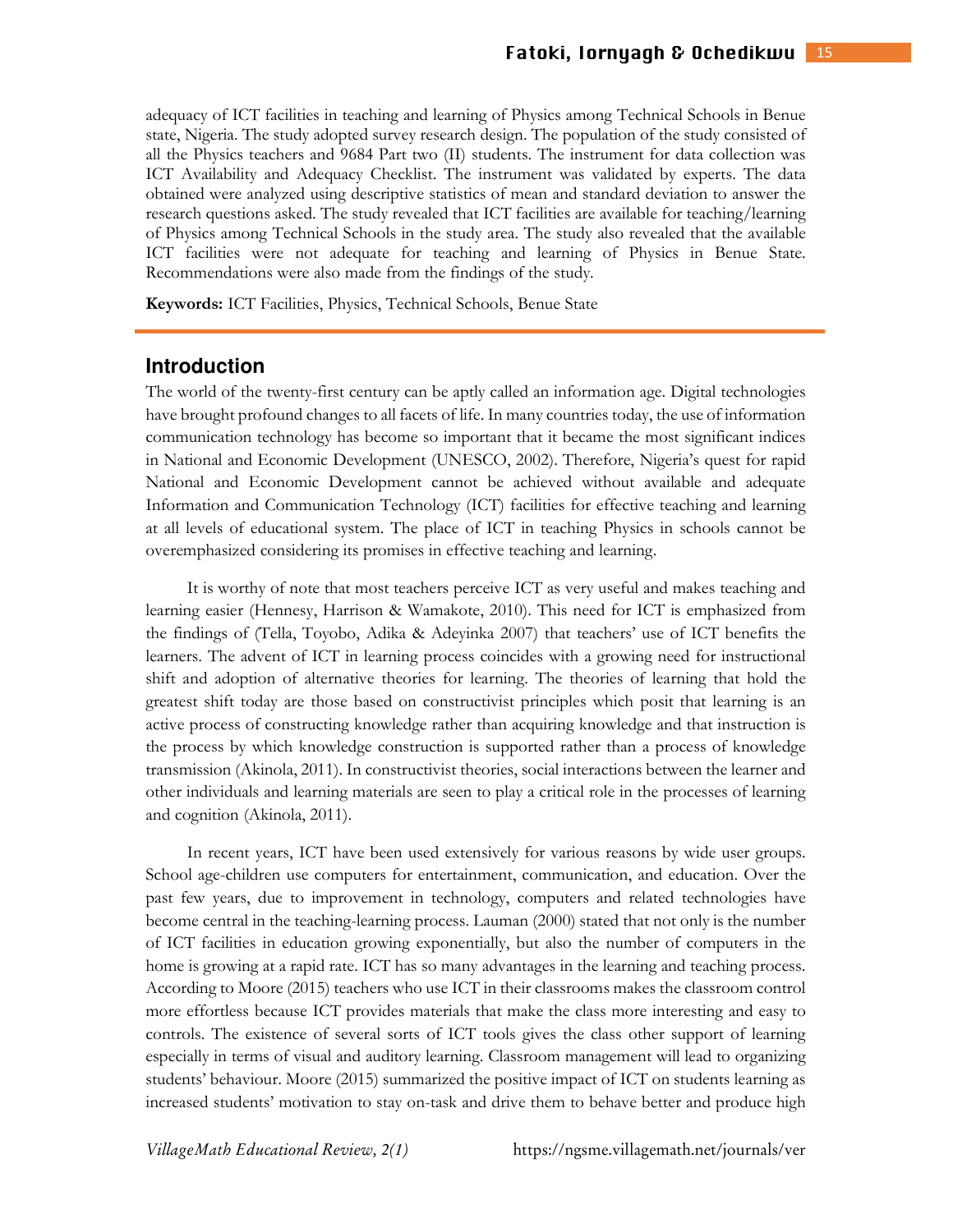### Assessment of Availability and Adequacy of Information and Communication Technology (ICT) Facilities in Teaching and Learning of Physics among Technical Schools in Benue State, Nigeria

quality. Besides, through ICT, students learn more independently and did more work at a fast space. Furthermore, Lim (2015) stated that the use of ICT in teaching and learning allowed students to be active in finding information and builds knowledge from information obtained by the chance to cross-line between knowledge of subjects without been restricted by time and distance.

To Pittard, Phil and Jessica (2003), ICT provides significant contribution to teaching and learning in all subjects and to all ages. They stated that ICT can motivate students and engage them in learning, besides meeting individual learning needs. Today's ICT resolution provides cheaper and better computer programs that allow students to practice what they have learned in the classroom even in the absence of the teacher (Stock and Fisman, 2010). There are countless things that can be done with ICT applications, and some of the applications have latent impacts on children's development. For instance, computer games might be considered a waste of time by some parents. However, they may have positive effects on children's cognitive development (Hamlen, 2011). By spending time with the computers, children can learn how to read and utilize the information on computer screens. Using computers can also improve children's visual attention because some applications require users to keep track of or control many activities at the same time.

The use of ICT according to Hoque and Alam (2010) raises the potential to equip students with higher order creativity, aid in problem solving, provide ready access to a world of knowledge and research and improve the quality of presentation. One of the major benefits of ICT as a teaching tool is that, there is a growing increase of evidence to suggest that the relationship between ICT in schools and students' attainment is increasing (Blaylock, 2005). Nwagbo and Ugwuanyi (2014) observed that ICT has the power to impact on the teaching and learning process. The use of ICT in teaching is becoming increasingly vital owing to the nature of the 21<sup>st</sup> century teaching and learning.

Physics forms the foundation of the scientific and technological studies. It is a core subject at the Senior Secondary School (SSS) level. Being an activity-based subject, it is required to be taught using students-centered methods of teaching in order to enable students gain scientific and technological knowledge that will enable them fit into the technologically-driven society of today. Students-centered methods are supposed to be adequately available in schools and other places of teaching and learning. This is because; there are a lot of ICT facilities that are capable of aiding and assisting effective teaching and learning of Physics. These ICT facilities include Compact Disc (CD), CD-ROM, internet, modem and computers. With availability of these facilities, Physics teaching and learning is made simple for teachers and students.

However, ICT availability and adequacy in the Technical Schools has been observed by other researchers as nothing to write home about. Researchers have discovered these problems and have since suggested ways of solving them in order to improve students' performance in Physics. Yet, the performance of students in Physics has not improved as evident from the report of chief examination officer of National Board for Technical Education (NABTEB). Hence, it is pertinent to search for new strategies that will improve students' performance. It will be a costly assumption to conclude without finding out the availability and adequacy of ICT facilities among Technical schools in the study area. It is in the light of these that this study carried out an assessment of the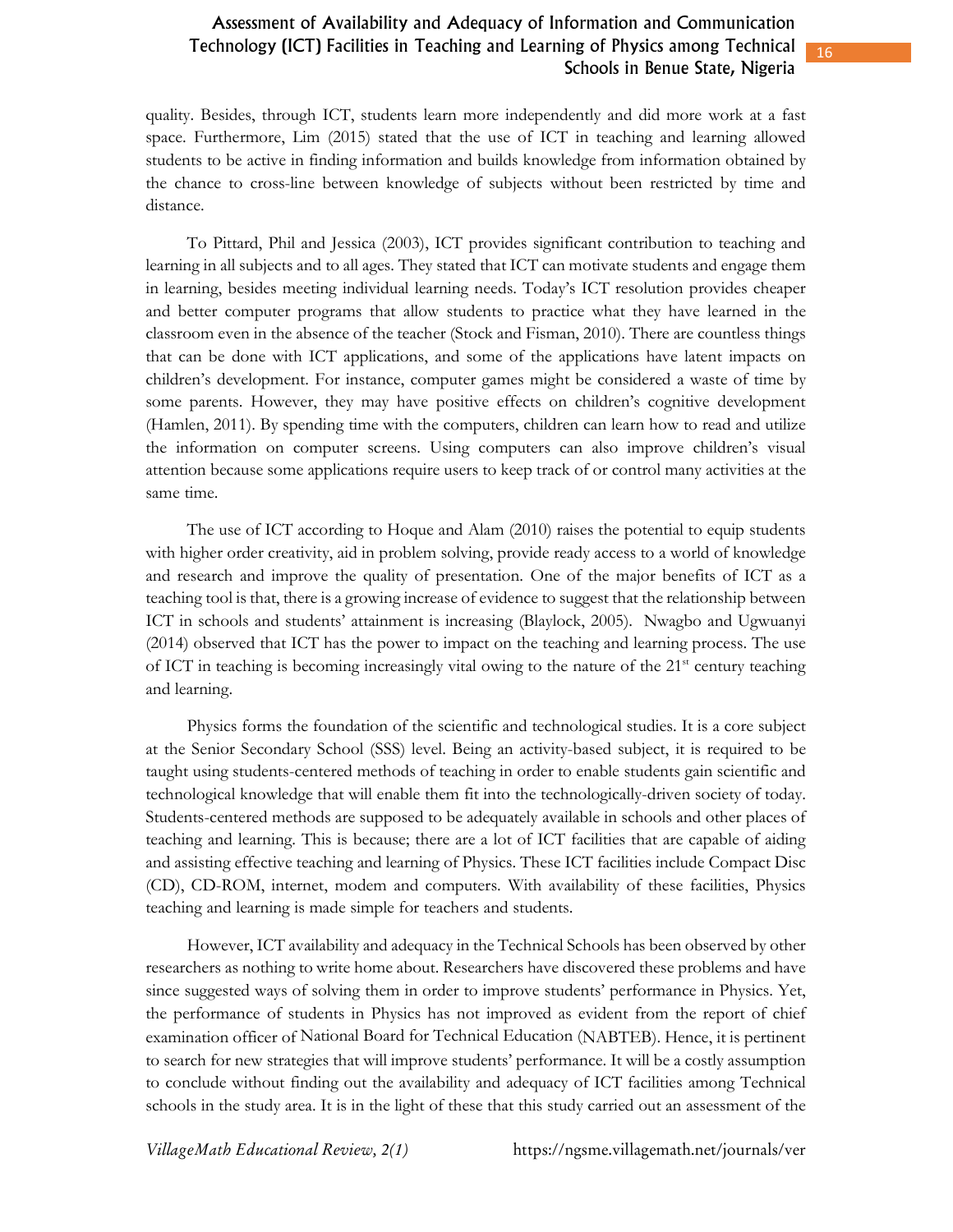availability and adequacy ICT facilities for teaching and learning of Physics among Technical Schools in Benue State in order to proffer possible solution to take care of the fluctuating poor performance.

#### **Theoretical Framework**

The study was based on the Bruner's theory of learning propounded in 1966. The theory states that instruction consists of leading the learner through a sequence of statements and restatements of a problem or body of knowledge that increases the learner's ability to grasp, transform, and transfer what he is learning. The theory is hinged on the idea that learner finds solutions to the problems by searching and experimenting. Bruner maintained that when one is able to figure out things for himself, discovery learning is promoted and memory is strengthened. The theory also advocated a learning situation which allows for retention and transfer of learning, gives insight into derivation of rules and principles, encourages intrinsic motivation, stimulates and improves reasoning and improves reasoning ability, and helps learners to acquire skills and develop selfconfidence. Bruner argued that the teacher's role in learning should be to create an environment in which students can learn on their own rather than provide pre-packaged information to students. This theory further suggested that students should learn through active involvement with concepts and principles and should be encouraged to conduct experiments that allow them to acquire skills and discover principles for themselves.

Bruner (1966) in his research, proposed three modes of representation:

- i. **Enactive Stage (0-1 years):** This is the action-based stage. It is the stage at which a person learns about the world through actions on objects, manipulating materials directly or by doing something. The child represents past event through motor response.
- ii. **Iconic Stage (1-6 years):** This is the images-based stage. Here learning occur through pictures or diagrams, dealing with images but not manipulating directly.
- iii. **Symbolic Stage (7 years on wards):** This is the language-based stage. This describes the capacity to think in abstract terms, children manipulate symbols and no longer deal with mental images of objects.

Bruner's underlying principle for teaching and learning is that, a combination of concrete, pictorial then symbolic activities will lead to a more effective learning. The progression is: start with a concrete experience then move to pictures and finally use symbolic representation. These levels are sometimes called the concrete, semi-concrete and abstract levels respectively.

This theory is relevant to this study in the sense that, Physics teachers should ensure that Physics instructions are appropriate to the level of the learners. Physics teachers should assist learners in building their knowledge. Also, students should be active learners, by this, ICT facilities should be made available and adequate for use by students alongside with other instructional materials in carrying out experiments by themselves.

### **Purpose of Study**

The main purpose of this study was to assess the availability and adequacy of ICT facilities for teaching Physics among Technical Schools in Benue State. Specifically, the study sought to: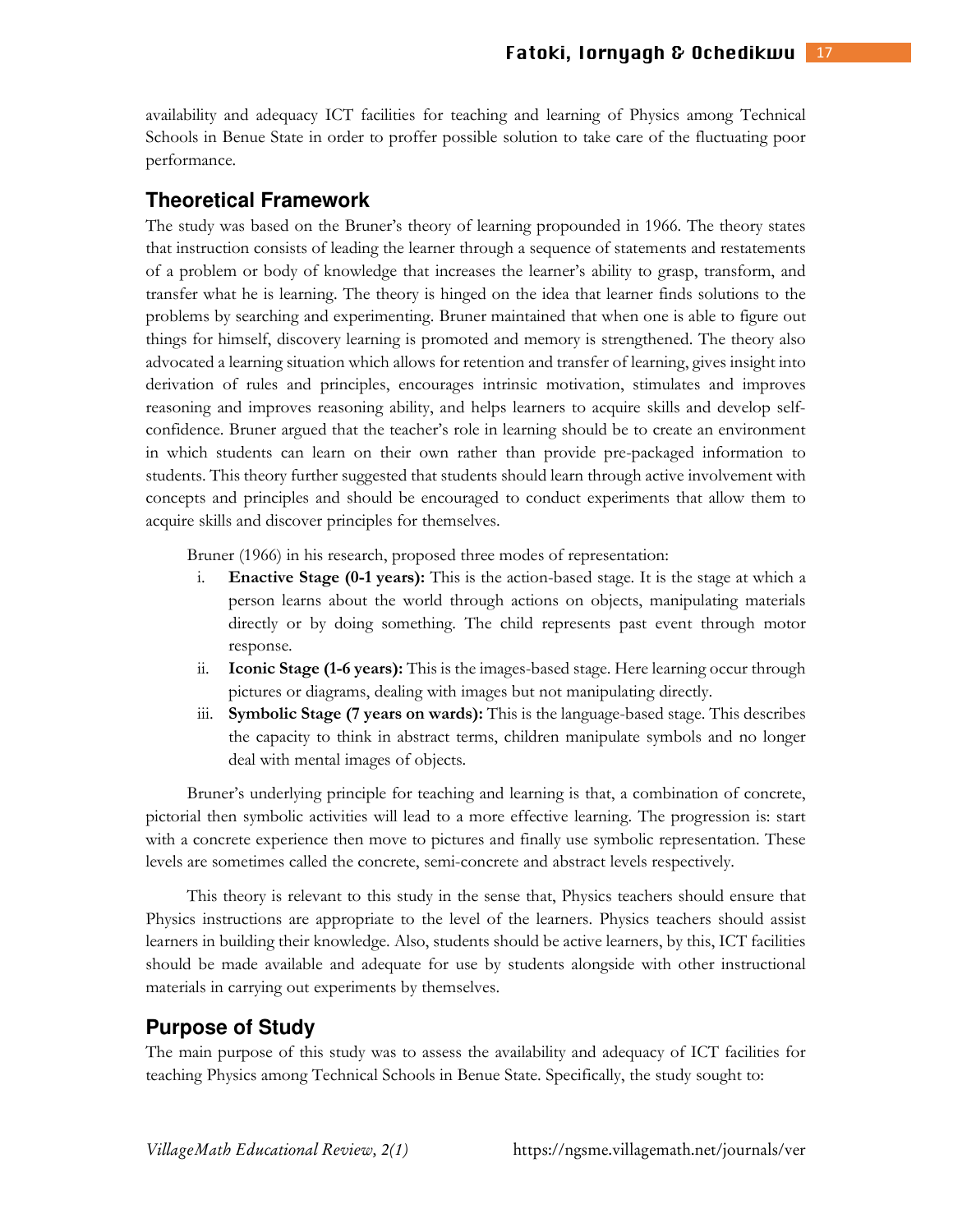- i. assess the availability of ICT facilities for teaching of Physics among Technical Schools in Benue State;
- ii. ascertain the adequacy of ICT facilities for the teaching of Physics among Technical Schools in Benue State.

# **Research Questions**

The following research questions guided the study

- i. What are the available ICT facilities for teaching and learning of Physics among Technical Schools in Benue State?
- ii. What is the adequacy level of ICT facilities available for the teaching and learning of Physics among Technical Schools in Benue State?

# **Methods**

The study employed a descriptive survey research design. This design was considered suitable for this study because the researcher assessed availability and adequacy of ICT facilities in the teaching and learning of Physics among Technical schools and data were collected from a representative sample of the schools to generalize the findings on the entire population. The population of the study consisted of all the Physics teachers and 9684 Part two (II) students. The instrument for data collection was a checklist adopted from the Benue state ministry of Education (2016) which sought to find out availability and adequacy of ICT facilities in the schools. The checklist had 25 items with six columns indicating the number of facilities required, A (Available), NA (Not Available), AD (Adequacy), NAD (Not Adequate) and remarks.

 The instrument was validated by expert in Measurement and Evaluation from Federal University of Agriculture Makurdi to ensure that the checklist measure what it purport to measure. The checklist was face-to-face used by the researcher on a visit to all the schools sampled and data was collected on the ICT facilities available. Availability of ICT facilities was checked using frequency count and percentages. The available facilities were compared with the requirement from the Benue state Ministry of Education to check for adequacy.

# **Results**

This section presents the analysis of data collected for the study as well as the results and discussion. The result is presented in the order of the research questions raised.

### **Research Question One**

What are the available ICT facilities for teaching and learning of Physics among Technical Schools in Benue State?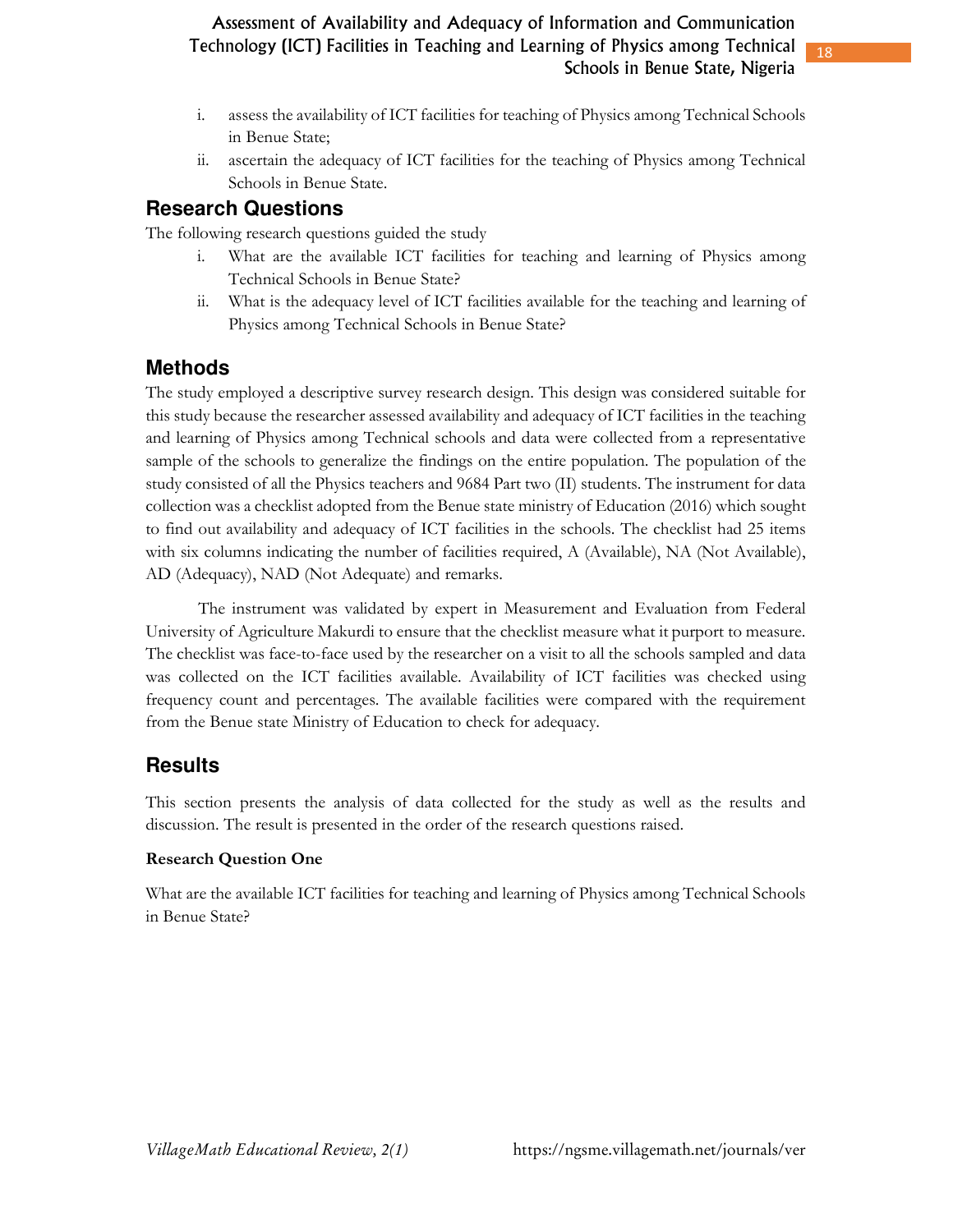|                     |                           | Available      |         | Not Available  |         |               |
|---------------------|---------------------------|----------------|---------|----------------|---------|---------------|
| S/No ICT facilities |                           | Frequency      | Percent | Frequency      | Percent | Remark        |
| $\mathbf{1}$        | Computer                  | 35             | 87.5    | 5              | 12.5    | Available     |
| $\mathbf{2}$        | printer                   | 35             | 87.5    | 5              | 12.5    | Available     |
| 3                   | software (programs)       | 34             | 85.0    | 6              | 15.0    | Available     |
| $\overline{4}$      | Internet router           | 6              | 15.0    | 34             | 85.0    | Not Available |
| 5                   | Modem                     | 23             | 57.5    | 17             | 42.5    | Available     |
| 6                   | Television set            | 31             | 77.5    | $\overline{9}$ | 22.5    | Available     |
| 7                   | Videocassettes            | 33             | 82.5    | $\overline{7}$ | 17.5    | Available     |
| 8                   | Radio receiver            | 27             | 67.5    | 13             | 32.5    | Available     |
| $\overline{9}$      | Audio cassette & player   | 37             | 92.5    | 3              | 7.5     | Available     |
| 10                  | Video projector           | $\overline{2}$ | 5.0     | 38             | 95.0    | Not Available |
| 11                  | Video player              | 12             | 30.0    | 28             | 70.0    | Not Available |
| 12                  | Overhead projector        | 9              | 22.5    | 31             | 77.5    | Not Available |
| 13                  | Transparency programs     | 9              | 22.5    | 31             | 77.5    | Not Available |
| 14                  | Slide projector           | 7              | 17.5    | 33             | 82.5    | Not Available |
| 15                  | Public address system     | 37             | 92.5    | $\mathfrak{Z}$ | 7.5     | Available     |
| 16                  | Slide films/compact discs | 30             | 75.0    | 10             | 25.0    | Available     |
| 17                  | Film strip projector      | 21             | 52.5    | 19             | 47.5    | Available     |
| 18                  | Film strip                | 21             | 52.5    | 19             | 47.5    | Available     |
| 19                  | Telephone                 | 33             | 82.5    | 7              | 17.5    | Available     |
| 20                  | <b>UPS</b>                | 40             | 100.0   | $\theta$       | 0.0     | Available     |
| 21                  | Stabilizer                | 37             | 92.5    | 3              | 7.5     | Available     |
| 22                  | Generator                 | 26             | 65.0    | 14             | 35.0    | Available     |
| 23                  | Digital camera            | 19             | 47.5    | 21             | 52.5    | Not Available |
| 24                  | Fax machine               | $\overline{2}$ | 5.0     | 38             | 95.0    | Not Available |
| 25                  | Scanning machine          | 26             | 65.0    | 14             | 35.0    | Available     |
|                     |                           |                | 68.0    |                | 32.0    |               |

**Table 1: Frequency and Percentage of Availability of ICT Facilities for Teaching and Learning of Physics** 

From Table 1, out of 25 ICT facilities on the checklist, items 1, 2, 3, 5, 6, 7, 8, 9, 15, 16, 17, 18, 19, 20, 21, 22 and 25 had their percentages above 50%, this is an indication that more than 50% of the schools sampled in the study have these facilities available for teaching and learning of Physics among Technical Schools in Benue State. Items 4, 10, 11, 12, 13, 14, 23 and 24 had their percentages below 50%, showing that these ICT facilities are not available in the sampled schools for teaching and learning of Physics among Technical Schools in Benue State. In general, 68.0% of these ICT facilities were available and 32.0% were not available.

#### **Research Question Two**

What is the adequacy level of ICT facilities available for the teaching and learning of Physics among Technical Schools in Benue State?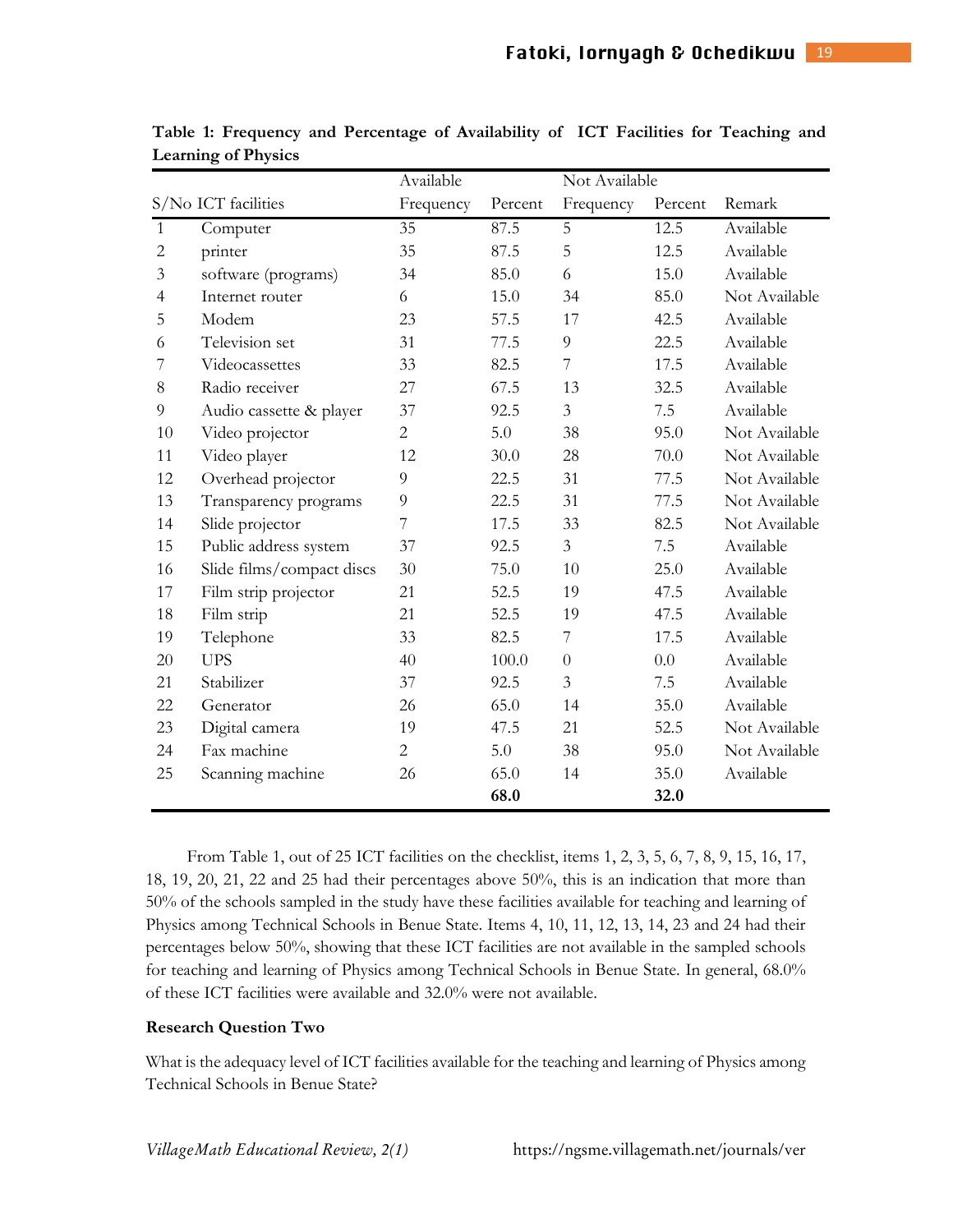|                |                           | Adequate       |         | Not Adequate   |         |              |
|----------------|---------------------------|----------------|---------|----------------|---------|--------------|
|                | S/No ICT Items            | Frequency      | Percent | Frequency      | Percent | Remark       |
| $\mathbf{1}$   | Computer                  | 35             | 87.5    | 5              | 12.5    | Adequate     |
| $\overline{c}$ | Printer                   | 30             | 75.0    | 10             | 25.0    | Adequate     |
| $\mathfrak{Z}$ | software (programs)       | 34             | 85.0    | 6              | 15.0    | Adequate     |
| $\overline{4}$ | Internet router           | 3              | 7.5     | 37             | 92.5    | Not Adequate |
| 5              | Modem                     | 11             | 27.5    | 29             | 72.5    | Not Adequate |
| 6              | Television set            | 27             | 67.5    | 13             | 32.5    | Adequate     |
| 7              | Videocassettes            | 26             | 65.0    | 14             | 35.0    | Adequate     |
| 8              | Radio receiver            | 18             | 45.0    | 22             | 55.0    | Not Adequate |
| 9              | Audio cassette & player   | 37             | 92.5    | $\overline{3}$ | 7.5     | Adequate     |
| 10             | Video projector           | $\overline{2}$ | 5.0     | 38             | 95.0    | Not Adequate |
| 11             | Video player              | 7              | 17.5    | 33             | 82.5    | Not Adequate |
| 12             | Overhead projector        | 5              | 12.5    | 35             | 87.5    | Not Adequate |
| 13             | Transparency programs     | 5              | 12.5    | 35             | 87.5    | Not Adequate |
| 14             | Slide projector           | 4              | 10.0    | 36             | 90.0    | Not Adequate |
| 15             | Public address system     | 37             | 92.5    | 3              | 7.5     | Adequate     |
| 16             | Slide films/compact discs | 27             | 67.5    | 13             | 32.5    | Adequate     |
| 17             | Film strip projector      | 13             | 32.5    | 27             | 67.5    | Not Adequate |
| 18             | Film strip                | 11             | 27.5    | 29             | 72.5    | Not Adequate |
| 19             | Telephone                 | 20             | 50.0    | 20             | 50.0    | Adequate     |
| 20             | <b>UPS</b>                | 35             | 87.5    | 5              | 12.5    | Adequate     |
| 21             | Stabilizer                | 37             | 92.5    | 3              | 7.5     | Adequate     |
| 22             | Generator                 | 16             | 40.0    | 24             | 60.0    | Not Adequate |
| 23             | Digital camera            | 5              | 12.5    | 35             | 87.5    | Not Adequate |
| 24             | Fax machine               | 0.00           | 0.00    | 40             | 100.0   | Not Adequate |
| 25             | Scanning machine          | 5              | 12.5    | 35             | 87.5    | Not Adequate |
|                |                           |                | 72.0%   |                | 28.0%   |              |

**Table 2: Frequency and Percentage of Adequacy Level of ICT facilities for the Teaching and Learning of Physics** 

From table 2, it can be seen that, out of the available ICT facilities captured in the checklist, items 1, 2, 3, 5, 6, 7, 9, 10, 12, 13, 15, 16, 18, 20, 21, 22 and 25 had their percentages above 50%, this is an indication that all these facilities are adequate for teaching of Basic Science in Secondary Schools in Benue State. Items 8, 11, 14, 17, 19, 23 and 24 had their percentages below 50%. This shows that these ICT facilities are not adequate for teaching of Basic Science in Secondary Schools in Benue State. Checking for the adequacy level of the all the facilities put together, 72.0% of the ICT facilities were adequate for teaching of Basic Science in Secondary Schools in Benue State and 28.0% were not adequate.

### **Discussion**

The findings of the study in table 1 revealed that ICT facilities for the teaching and learning of Basic Science in Secondary Schools in Benue State are available. Out of the twenty-five (25) ICT facilities examined, only eight (8) of them were not available for the teaching and learning of Basic Science while seventeen (17) were available and there was a significant difference in the availability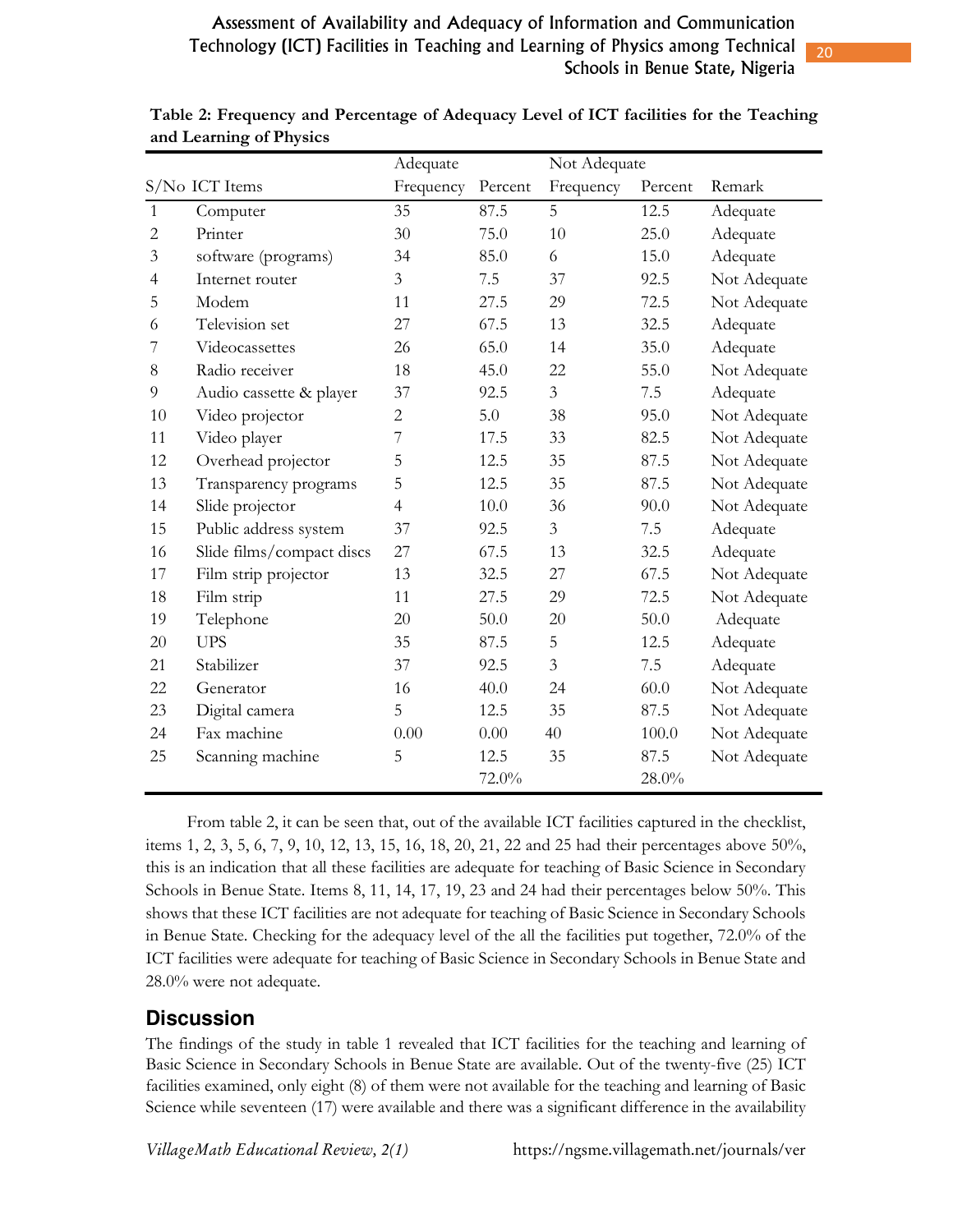of ICT facilities between private and public schools as private school had a higher mean rating for availability. This finding is in agreement with Apagu and Bala (2015) who equally supported this assertion in his study on availability and utilization of ICT facilities for Teaching and Learning of Vocational and Technical Education in Yobe State Technical Colleges which revealed that ICT facilities are to some extent available. However, the finding is not in line with Olokoba, Abdullahi and Omosidi (2014) who maintained that many schools do not have ICT tools for effective teaching and learning process in Kwara state, Nigeria.

#### **Conclusion**

Going by the findings, it is concluded that major facilities for the implementation of the 3-year Upper Basic Science and Technology curriculum are available moderately especially in GSS. The minimum teaching qualification of Nigerian Certificate in Education (NCE) is less enforced especially in PSS. The teachers in Private Secondary Schools attend workshops and seminars for effective implementation curriculum moderately while the Government Secondary School teachers attend workshops and seminars to less extent.

#### **Recommendations**

On the basis of the findings of this study, the following recommendations are put forward:

i. Physics teachers should ensure that the available ICT gadgets/facilities are utilized in teaching the students.

#### **References**

Akinola, O. O. (2011). Integration of information and communication technology into science programme. *Journal of Research in Education,* 1(1), 99-110.

Benue State Ministry of Education, (2016). Directorate of planning, research, statistics and computer.

Blaylock, T.H. (2005). The impact of computer-based primary education. *Journal of Education, 125(3), 373-384.* 

Bruner, J.S. (1966). *Toward a theory of instruction.* Cambridge, Mass: Belkapp Press.

Hamlen, K.R. (2011). Children's choices and strategies in video games. *Computers in Human Behaviour,* 27(1)532-539.

- Hennesy, S., Harrison, D.; & Wamakote, L. (2010). Teacher factors influencing classroom use of ICT in sub-Saharan Africa. *Inpale Online Journal of African Studies, 2(1), 39-54*.
- Hoque, S.M., & Alam, S.M.S. (2010). The role of information and communication technologies (ICTs) in delivering higher education. *International Journal of Educational Studies,* 3(2) 97-106.
- Lauman, D.J. (2000). Student home computer use: A review of the literature. *Journal of Research on Computing in Education,*  33(2), 196-203.
- Lim, S.C. (2015). Web learning: Effects of constructivists approach than a direct approach to the science and highlevel of thinking skills. Retrieved on 12/01/2015 from *http://www.teacherresearch.net.*
- Moore, C.D. (2015). Is ICT being used to its potential to improve teaching and learning across the curriculum? Retrieved on 12/01/2015 from *http://www.teacherresearch.net.*
- Pittard, V., Phil, B & Jessica, D. (2003). The big picture: ICT and attainment, motivation and learning. Department for Education and Skills. http://www.education.gov.uk